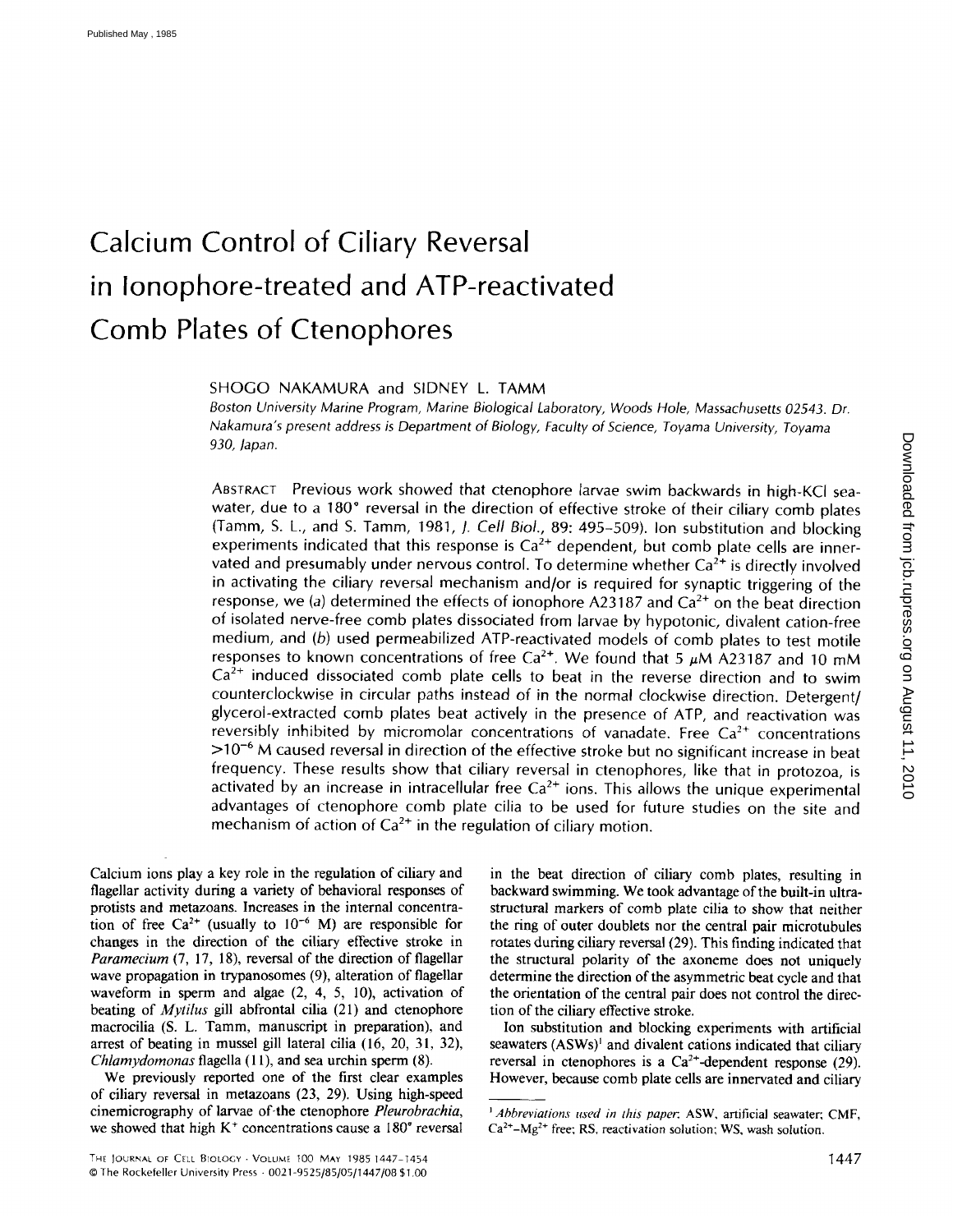reversal in adult ctenophores is presumed to be under nervous control (15, 24, 25, 28), it was not clear whether  $Ca^{2+}$  is required for synaptic triggering of reversal, activation of the axonemal reversal mechanism itself, or both processes.

In this study we tested whether  $Ca^{2+}$  is directly involved in the ciliary reversal response of ctenophore comb plates by determining the effects of calcium ionophore A23187 on the beat direction of dissociated comb plate cells and by using permeabilized ATP-reactivated models to analyze motile responses to known concentrations of free  $Ca^{2+}$  ions. We show that ciliary reversal of comb plates, like that of protozoan cilia, is caused by an increase in internal free  $Ca^{2+}$  concentration, A preliminary report of some of these results appeared previously (27).

## MATERIALS AND METHODS

## *Ctenophore Larvae*

Sexually mature *Mnemiopsis leidyi* were dipped carefully from Great Harbor. Woods Hole, MA, during summer 1983 and placed singly into large glass bowls of seawater at ambient ocean temperatures. By the next morning, the ctenophores (hermaphroditic, self-fertilizing) had spawned, leaving large numbers of eggs in early cleavage stages at the bottom of the bowls. The adult ctenophores and overlying seawater were removed, and the bowls were refilled with fresh seawater to allow development into free-swimming cydippid larvae. 2-4-d-old larvae were typically used for most experiments.

To obtain rapidly many motile larvae, the contents of the bowls were centrifuged in 100-ml oil centrifuge tubes (Coming 8200; Coming Medical and Scientific Corning Glass Works, Medfield, MA) at low speed for 4 min in an IEC Clinical centrifuge (International Equipment Co., Needham Heights, MA) without a protective shield. Larvae accumulated in the narrow stem of the tubes and were pipetted into a glass depression. This method provided hundreds of concentrated cydippid larvae in excellent condition. Aliquots of swimming larvae were transferred to test solutions with a braking pipette.

#### *Reagents*

Adenosine-5-diphosphate (ADP, trilithium salt), adenosine-5-triphosphate (ATP, dipotassium salt), and A23187 (calcium ionophore) were obtained from Calbiochem-Behring Corp. (La Jolla, CA); ethyleneglycol-bis- $(\beta$ -amino-ethyl ether) *N,N'-tetraacetic* acid (EGTA), piperazine-N-N'-bis(2-ethane sulfonic acid) (PIPES), polyethylene glycol (20,000 mol wt), dithiothreitol, N-ethyl maleimide, mersalyl acid, and p-hydroxymecuribenzoate from Sigma Chemical Co. (St. Louis, MO); and sodium vanadate from Fisher Scientific Co. (Pittsburgh, PA).

### *Ionophore Experiments*

SOLUTIONS:  $Ca^{2+}$ -free and  $Ca^{2+}-Mg^{2+}$ -free (CMF) ASWs were made according to Cavanaugh, G.M., editor, 1956, Formulae and Methods Vl. MBL Chemical Room. Calcium ionophore A23187 was dissolved as 10 mM stock in methanol or in dimethylsulfoxide/ethanol (l:l) and diluted 1:1,000 or 1:2,000 in CMF-ASW to give final concentrations of 10 or 5  $\mu$ M A23187. Calcium was added to give final  $Ca^{2+}$  concentrations of 0.5, 1, 2, 5, or 10 mM.

INTACT LARVAE; Larvae were pipetted into an excess volume of calcium free-ASW for 4-6 min to wash out residual  $Ca<sup>2+</sup>$ . Larvae swam forward and appeared normal in this medium. Batches of larvae were then transferred into CMF-ASW containing 5 or 10  $\mu$ M A23187 with varying concentrations of  $Ca<sup>2+</sup>$ .

DISSOCIATED COMB PLATE CELLS: We used two methods to obtain isolated living comb plate cells from larvae: 4"C treatment in seawater overnight, or hypotonic divalent cation-free "dissociation solution," consisting of 150 mM KCl, 1 mM EGTA, 2% polyethylene glycol, 30 mM PIPES, pH 7.0, for 5-10 min at room temperature. Both methods caused larvae to shrink and disintegrate into single cells or small groups of cells with actively beating comb plates. Isolated comb plate cells swam in circular paths and remained motile for at least several hours. For convenience, we routinely used the latter method.

To test the effects of A23187 and  $Ca<sup>2+</sup>$  on the motility of dissociated comb plate cells, 10  $\mu$ l of comb plate cells was initially pipetted into 0.5 ml CMF-ASW containing A23187  $\pm$  Ca<sup>2+</sup> for 3-4 min. 10-µl samples of cells were then added to 50  $\mu$ l fresh test solution on a microscope slide, and the preparation was sealed with a Vaseline-edged coverslip for video recording.

## *Reactivated Comb Plate Models*

Larvae were extracted in 0.005% Triton-X 100, 10% glycerol, 2% polyethyiene glycol, 150 mM KCl, 2.5 mM MgCl<sub>2</sub>, 1 mM EGTA, 30 mM PIPES. pH 6.9 for 2 min at  $21-23$ °C. 10  $\mu$  of larvae in this solution was pipetted directly into 50  $\mu$ 1 of wash or reactivation solution on a microscope slide, gently mixed, and covered with a Vaseline-edged coverslip. Reactivation solution (RS)' consisted of 2 mM ATP, 2.5 mM MgCl<sub>2</sub>, 2% polyethylene glycol, 150 mM KCI, 1 mM EGTA, 1 mM dithiothreitol, 30 mM PIPES, pH 6.9. Wash solution (WS)<sup> $\pm$ </sup> was identical to RS but lacked ATP. To test effects of Ca<sup>2+</sup> on reactivated motility,  $Ca^{2+}$  was added to RS, the pH was determined, and free  $Ca^{2+}$ concentrations were calculated according to Salmon and Segall (19).

#### *Light Microscopy and Analysis*

Motility of comb plates was observed through a Zeiss Universal microscope with phase-contract optics and recorded with a stop-motion shutter video camera (Tritronics, Inc., Burbank, CA) at 60 fields/s and 2 ms exposure on a video cassette recorder allowing still-field playback (GYYR Products, Anaheim, CA). Profiles of beating comb plates in successive video fields were traced on cellulose acetate directly from the monitor (Panasonic WV-5410, Panasonic Co., Secaucus, NJ) and were used to determine beat form and direction. We obtained beat frequency from the tracings or by counting the number of fields per beat cycle directly from the monitor.

We took 35-mm films (Kodak 2415, Technical Pan) through a Zeiss RA microscope with phase-contrast optics, using an Olympus OM-2 camera and an Olympus T32 flash tube inserted in the illumination path.

#### *Electron Microscopy*

Living larvae were treated with 2.5% glutaraldehyde, 0.14 M NaC1, 0.2 M Na cacodylate, pH 7.8 at room temperature, then centrifuged for  $30 \sin a$ microfuge (model B; Beckman Instruments, Inc., Palo Alto, CA). The pellet was fixed for I h, then washed in 0.3 M NaC1, 0.2 M Na cacodylate buffer (pH 7.8) for 30 min, postfixed in 1% osmium tetroxide, 0.375 M NaCl, 0.1 M Na cacodylate for 30 min at room temperature, washed briefly in distilled water, dehydrated in acetone, and embedded in Araldite.

To fix ATP-reactivated comb plate models, we first checked reactivation of larvae in a depression slide under a dissecting microscope. Glutaraldehyde fixative (same as above) was then added after  $\sim$ 1 min in RS. Fixed models were pelleted in a microfuge and processed as described above.

Thin sections were cut on a Reichert OmU2 ultramicrotome with a diamond knife, placed on Formvar-coated grids, stained with uranyl and lead salts, and examined with a Zeiss 10CA electron microscope at 80 kV.

#### RESULTS

### *General Morphology* of *Cydippid Larvae*

Cydippid larvae *of Mnemiopsis* closely resemble adult ctenophores of the order Cydippida (i.e., *Pleurobrachia;* see reference 29). 2-4-d-old larvae are 400-500  $\mu$ m long and have a ciliary system that is disproportionately large relative to body size (Fig. 1). Each of the eight rows of ciliary comb plates contains about six plates at this stage. A comb plate consists of several hundred cilia,  $125-150 \mu m$  long, which beat together as a unit (Fig. 1). At rest, comb plates are bent at the base and lie close to the body surface pointing toward the mouth. The planar beat cycle normally begins with an effective stroke, consisting of a rapid swing of the plate in the aboral direction which propels the animal mouth first (Fig. 1). In the recovery stoke, plates unroll in the oral direction by propagating a bend distally.

## *Effects of High-Ca 2+ ASW on Intact Larvae*

Increasing the  $Ca^{2+}$  concentration of sea water to 25-50 mM caused larvae to swim backwards slowly for several minutes with a high beat frequency. Larvae soon stopped moving, but beat frequency remained high. After 5-10 min, beat direction renormalized, beat frequency declined, and many larvae resumed forward swimming.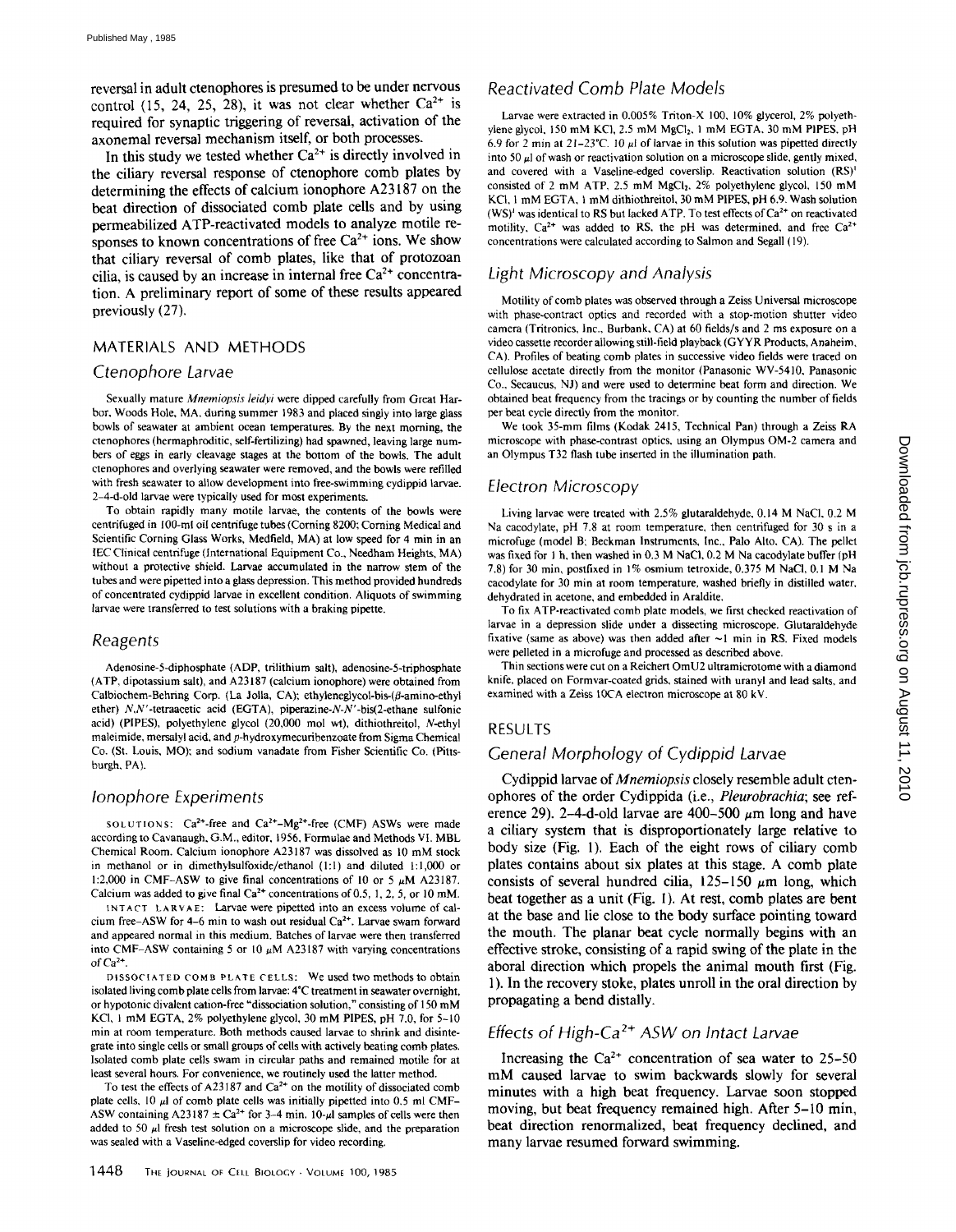

FIGURE 1 *Mnemiopsis* larva swimming forward in seawater. The statocyst (s) and mouth  $(m)$  define the aboral-oral axis (a-o) of the body. Two rows of comb plates are caught in profile on either side of the larva: in the more focused row on each side, plates are performing effective strokes (arrows) toward the aboral end in an aboral-oral sequence (antiplectic metachronal coordination). On the left, plates in the inactive row lie at rest pointing toward the mouth. Electronic flash, phase-contrast optics. Bar, 100  $\mu$ m.  $\times$  130.

## *Effects of Calcium Ionophore on Intact Larvae*

In CMF-ASW with 5 or 10  $\mu$ M A23187 and 0, 0.5, or 1  $mM Ca<sup>2+</sup>$ , larvae swam forward for several minutes but then shrank and dissociated into cells or groups of cells with beating comb plates. Increasing the  $Ca^{2+}$  concentration to 2 mM resulted in both forward and backward swimming, with less tendency of the larvae to disintegrate. At 5 or 10 mM added  $Ca<sup>2+</sup>$ , larvae consistently swam slowly backwards with a high beat frequency for 5-10 min and remained intact for longer periods.

# *Effects of Calcium Ionophore on Dissociated Comb Plate Cells*

To determine whether ionophore-mediated ciliary reversal is triggered directly by  $Ca<sup>2+</sup>$  influx into the comb plate cells themselves (regardless of whether or not  $Ca^{2+}$  activates neurociliary synapses which may trigger reversal) we examined the effects of A23187 on the beat direction of isolated comb plate cells dissociated from the larvae.

Comb plate cells isolated from larvae by dissociation solution or cold treatment appeared similar by phase contrast (Fig. 2,  $A$  and  $B$ ) and differential interference-contrast microscopy. A single comb plate arose from one or several epithelial cells at this stage of larval development. Dissociated comb plate cells were roughly spherical and were free of any other cell types or axonlike processes. Because nerve cells and/or axons, if present, should be recognizable by light microscopy, the isolated comb plate cells are considered to be free of intact, functional nervous elements. The plates themselves retained the sharp, orally directed bend at the base characteristic of resting plates in intact larvae (Figs. l and 2). This asymmetry provided a marker for the oral-aboral axis







FIGURE 2 Comb plate cells isolated from living larvae by dissociation solution (A) or by cold treatment *(B-D).* A comb plate arises from one or more small epithelial cells and at rest retains an orally directed bend at the base  $(a--o, aboral-oral axis)$ . (C and D) Six plates of an entire, dissociated comb row form a pinwheel which rotates when the plates beat (D). Electronic flash, phase-contrast optics. Bar, 50  $\mu$ m.  $\times$  265.

of isolated comb plate cells and allowed us to determine whether their beat direction was normal or reversed.

In dissociation solution or CMF-ASW, comb plates of isolated cells beat in the normal direction with the effective stroke directed aborally (Fig.  $3A$ ). The form of the beat cycle resembled that of comb plates in intact larvae (see reference 29). Dissociated comb plate cells "swam" in circular paths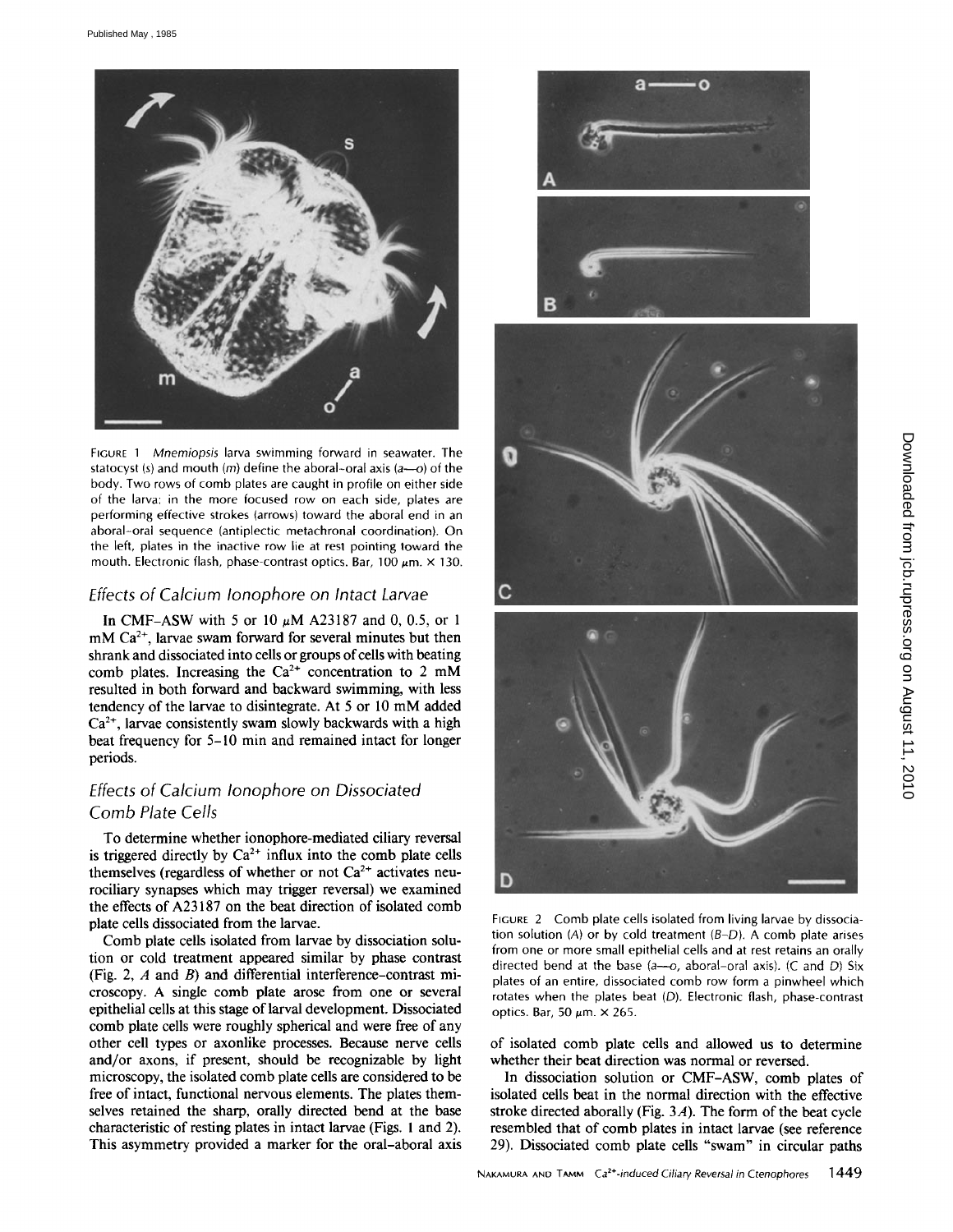

FIGURE 3 Tracings of video fields of beat form (A and C, at 1/60 s intervals) and swimming paths (B and D) of living dissociated comb plate cells. (A) In CMF-ASW the comb plate beats in the normal direction, starting with an effective stroke (arrow, fields 1-4) directed aborally (a--o, aboral-oral axis), followed by a recovery stroke (fields 5-9). (B) Part of the swimming path of a comb plate cell in CMF-ASW, showing successive rest positions at every third beat cycle. Note that the plate circles clockwise from position 1. (C) In CMF-ASW with 5  $\mu$ M A23187 and 10 mM Ca, the comb plate beats in the reverse direction, beginning with a recovery stroke (fields 1-8) and followed by an effective stroke (arrow, fields 8-10) directed orally. (D) Part of the swimming path of an ionophore  $+ Ca<sup>2+</sup>$ -treated comb plate cell, showing successive rest positions at every fourth beat cycle. The plate circles counterclockwise from position 1.

with the aboral side foremost and the plate facing the inside of the circle (Fig.  $3B$ ). When the comb plate cell was oriented with its oral-aboral axis from right to left and the plate uppermost, it always circled in a clockwise direction (Fig. 3B).

In CMF-ASW containing 5  $\mu$ M A23187 and 5 or 10 mM  $Ca<sup>2+</sup>$ , dissociated comb plates often beat in the reversed direction. The reversed beat cycle began with an aborally directed recovery stroke and was followed by an effective stroke in the oral direction (Fig.  $3C$ ). Comb plate cells beating in reverse also followed circular paths with the aboral side leading, but the plate faced the outside of the circle and the cell moved counterclockwise (Fig.  $3D$ ). It is curious that this means that the direction of circling was opposite the direction of the recovery stroke during normal beating but opposite the direction of the effective stroke during reversed beating. We do not yet understand the reason for this difference. Reversed beating also occurred occasionally in CMF-ASW containing A23187 without added  $Ca^{2+}$ , but not if 1 mM EGTA was included; this indicates the presence of trace amounts of residual  $Ca<sup>2+</sup>$ .

## *A TP-reactivated Models of Comb Plates*

Permeabilized, reactivated models of comb plates allowed a more quantitative determination of the effects of  $Ca^{2+}$  on beat direction. Extracted larvae in WS appeared slightly shrunken and distorted (Fig. 4A) and were easily disrupted by mechanical forces such as compression by a coverslip. No beating of comb plates was usually observed in WS, although occasionally a few comb plates beat weakly for several minutes before stopping.

In the presence of ATP (RS), comb plates beat actively and continuously for up to several hours (Fig. 4, *B-E).* All the cilia within a single plate beat synchronously. The vigorous movements of reactivated plates usually detached their cells from the fragile larval body (Fig. 4,  $D$  and  $E$ ), resulting in dissociated, reactivated comb plate cells much like living, dissociated cells described above.

In RS without  $Ca<sup>2+</sup>$ , plates beat in the normal direction with the effective stroke directed aborally (Fig.  $5A$ ). The form of the beat cycle was similar to that of dissociated living cells (compare Fig. 3A). Beat frequency and extent of reactivation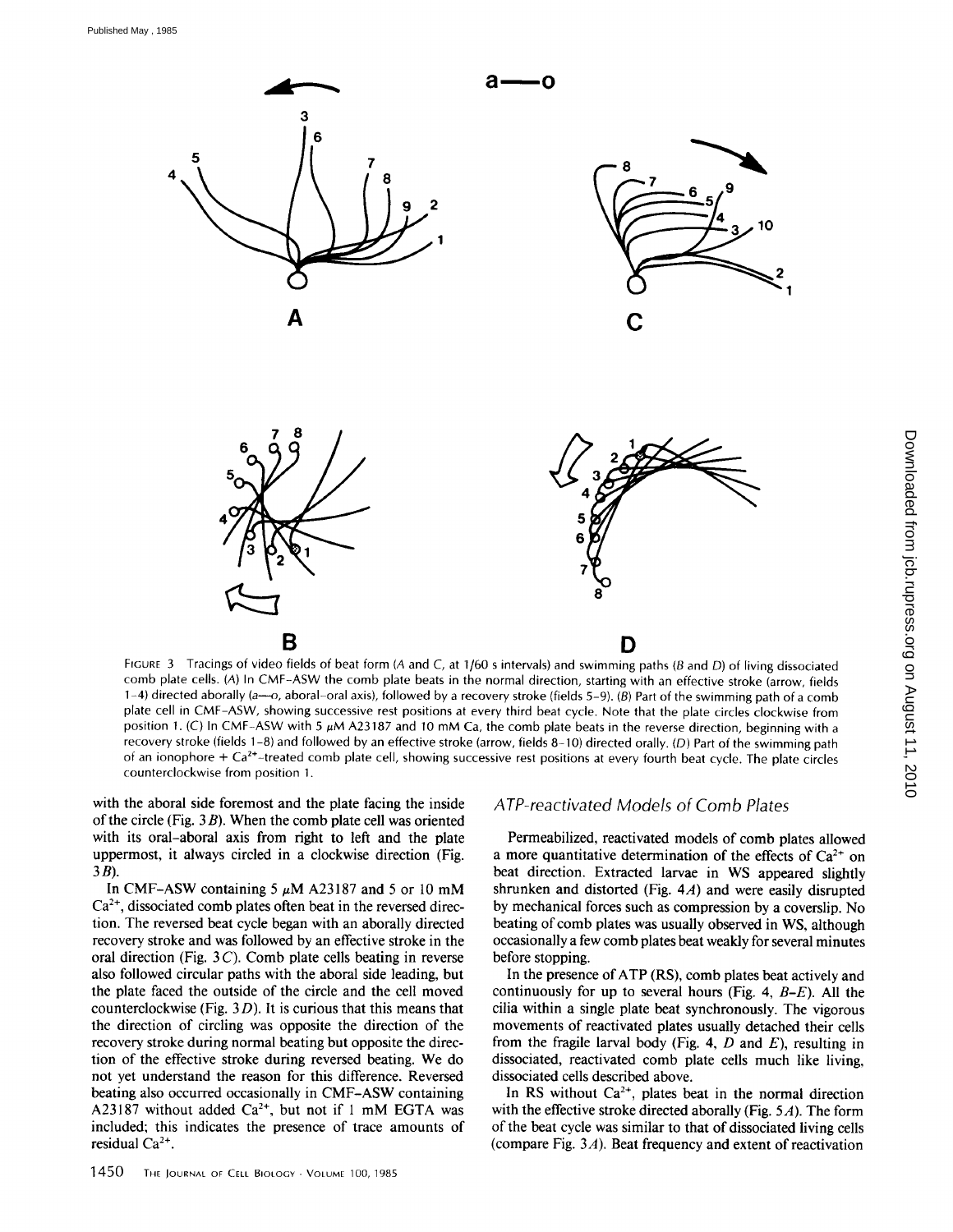

FIGURE 4 Permeabilized models of *Mnemiopsis* comb plates. (A) Extracted larva, in WS, which shows nonbeating comb plates projecting from either side (s, statocyst; m, mouth). (B and C) Reactivated larva in RS (with ATP), which shows beating plates in different positions at successive times. (D and E) Reactivated larvae in RS after many beating comb plate cells have detached from the body. In D, two isolated comb plate cells are performing effective strokes (es); in E, these plates are now in the recovery stroke (rs). Electronic flash, phase-contrast optics. (A-C) Bar, 100  $\mu$ m. × 120. (D and E) Bar, 100  $\mu$ m. × 105.

depended on the  $Mg^{2+}-ATP$  concentration, ranging from poor or no reactivated beating at 0.1 mM ATP to maximum frequency at 2.5"mM ATP. In standard RS containing 2 mM ATP, the average beat frequency was  $6.2 \pm 1.5$  Hz ( $n = 48$ ; Fig. 6). ADP (2-4 mM) supported only slow beating of a small number of comb plate cells.

Reactivated beating was inhibited by 2 mM N-ethyl maleimide, 1 mM mersalyl acid, or 1 mM p-hydroxymercuribenzoate.  $1 \mu M$  sodium vanadate in RS inhibited or slowed the beating of many plates,  $10 \mu M$  vanadate inhibited reactivation of all but a few, weakly moving plates, and 50  $\mu$ M vanadate completely inhibited all reactivated motility. Addition of 2.5 mM norepinephrine reversed vandate inhibition of reactivation, resulting in resumption of beating by many comb plates within a few minutes.

The direction of reactivated beating was determined at various concentrations of free  $Ca<sup>2+</sup>$  in RS. At concentrations  $< 5 \times 10^{-7}$  M Ca<sup>2+</sup>, plates beat exclusively in the normal direction (Table I and Fig. 5, A and B). At higher  $Ca^{2+}$ concentrations (up to  $2 \times 10^{-5}$  M), about two-thirds of the plates beat in the reversed direction, one-quarter of the plates beat in a pattern intermediate between normal and reversed

forms (Fig.  $5C$ ), and the remaining plates beat in the normal direction (Table I). As in  $Ca<sup>2+</sup>$ -ionophore-treated living comb plate cells (Fig.  $3C$ ), reversed beating of reactivated plates began with a distally propagated recovery bend which unrolled the plate in the aboral direction and was followed by a power stroke in the oral direction (Fig. 5 D).

The frequency of reactivated beating was also determined as a function of free  $Ca^{2+}$  concentration (Fig. 6). Since plates showing  $Ca^{2+}$ -induced reversal might be more likely to exhibit possible  $Ca^{2+}$ -dependent frequency responses than those beating in the normal direction, we used only plates beating in the reversed direction to calculate beat frequencies at  $10^{-6}$ and  $10^{-5}$  M Ca<sup>2+</sup> in Fig. 6. It can be seen that beat frequency did not change significantly at different  $Ca<sup>2+</sup>$  concentrations in RS. In fact, at  $10^{-6}$  and  $10^{-5}$  M Ca<sup>2+</sup> the frequencies of plates beating in normal vs. reversed directions were similar (data not shown).

## *Electron Microscopy of Comb Plate Models*

The fine structure of comb plates from living adult and larval ctenophores has been described previously (1, 6, 29). In brief, the component cilia are linked into parallel rows by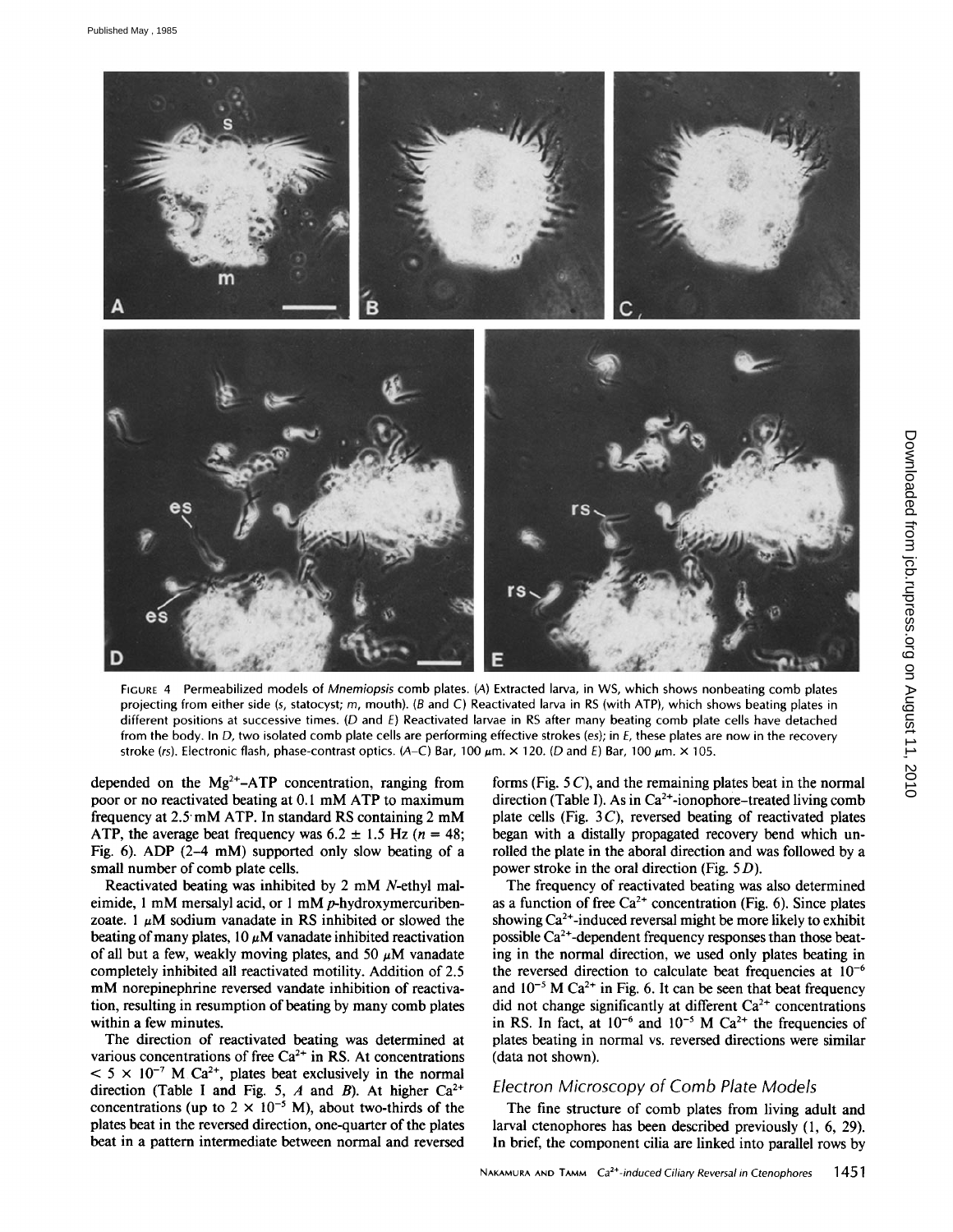

FIGURE 5 Tracings of successive video fields (1/60 s intervals) of beat cycles of reactivated comb plate cells at different concentrations of free  $Ca<sup>2+</sup>$ . Arrows show direction of effective stroke. All plates are similarly oriented with respect to the aboraloral axis (a--o). (A) No added Ca<sup>2+</sup>. The comb plate beats in the normal direction with the effective stroke (fields 1-4) directed aborally and followed by a recovery stroke (fields  $5-10$ ). (B)  $10^{-7}$  M Ca<sup>2+</sup>. The effective stroke is still in the aboral direction. (C)  $10^{-6}$  M Ca<sup>2+</sup>. An example of a beat pattern intermediate between normal and reversed beating. (D)  $10^{-6}$  M Ca<sup>2+</sup>. The beat cycle is reversed, starting with a recovery stroke (fields 1-5) and followed by an effective stroke (fields 6-9) in the oral direction.



TABLE I Beat Direction of Reactivated Comb Plates vs. Free Ca<sup>2+</sup> *Concentration* 

|                    | $Ca2+$ Concentration (M) |           |           |           |                  |
|--------------------|--------------------------|-----------|-----------|-----------|------------------|
|                    | <b>SRS</b>               | $10^{-8}$ | $10^{-7}$ | $10^{-6}$ | 1∩ <sup>–5</sup> |
| Beat direction (%) |                          |           |           |           |                  |
| Normal             | 100                      | 100       | 100       | 5         | 12               |
| Intermediate       | 0                        |           | 0         | 25        | 24               |
| Reversed           | O                        | 0         | O         | 70        | 64               |
| n                  | 48                       |           | 81        | 115       | 4,               |

Each  $Ca<sup>2+</sup>$  concentration includes a range of  $\pm 0.5$  pCa units. SRS, standard reactivation solution without added  $Ca^{2+}$ . n, number of different comb plates at each Ca<sup>2+</sup> concentration.

compartmenting lamellae that extend from doublet 3 of one axoneme to doublet 8 of the neighboring axoneme (Fig. 7, *inset*). These rows run perpendicular to the plane of bending.

In ATP-reactivated comb plates, the rows of cilia are disorganized (Fig. 7). Few if any demembranated axonemes are present; instead, apparently continuous membranes surround individual axonemes or groups of axonemes, the latter resulting from fusion of membranes of adjacent cilia. This evident integrity of the ciliary membranes conceals their permeability

FIGURE 6 Beat frequency of reactivated comb plates as a function of free  $Ca^{2+}$  concentration in RS. Each data point is the mean  $\pm$  SD for the number of different comb plates indicated. Each  $Ca<sup>2+</sup>$ concentration represents a range of \_+ 0.5 pCa units. *SRS,* standard reactivation solution without added  $Ca<sup>2+</sup>$ . Frequency measurements at  $10^{-6}$  and  $10^{-5}$  M Ca<sup>2+</sup> were based exclusively on plates beating in the reverse direction (see text).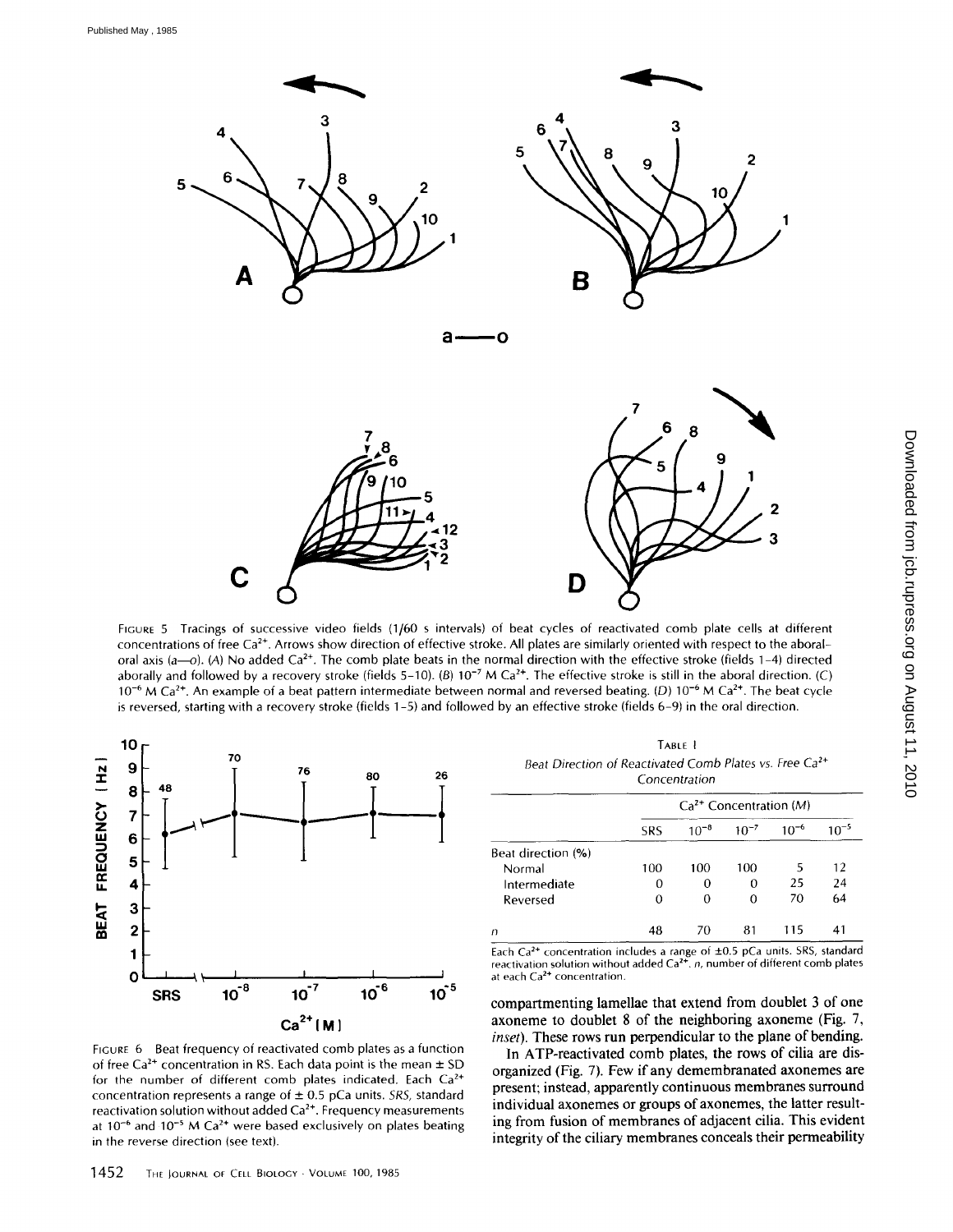

FIGURE 7 Electron micrographs of cross sections through comb plates from a reactivated larva and a living larva *(inset).* The rows of cilia in the reactivated comb plate are disorganized and membranes of adjacent cilia are often fused to surround groups of axonemes. Compartmenting lamellae (arrowheads) join doublets 3 and 8 of adjacent axonemes into rows running at right angles to the plane of bending. The normal direction of effective stroke is towards the top of the figure. a-o, aboral-oral axis. × 27,400.

to small molecules and ions. Compartmenting lamellae are retained and occasionally still link neighboring axonemes.

#### DISCUSSION

We previously showed that KCl induces ciliary reversal in larvae of the ctenophore *Pleurobrachia* and that this response is Ca 2÷ dependent (29). The reversal response *of Mnemiopsis*  larvae, in contrast, is not triggered by an increase in the external KCI concentration but by an elevated  $Ca<sup>2+</sup>$  concentration, even at normal KC1 levels (29). Although this difference between *Pleurobrachia* and *Mnemiopsis* may reflect differences in possible nervous control of ciliary reversal in larvae of the two ctenophores, in neither case was it possible to distinguish whether  $Ca^{2+}$  was acting directly on the cilia themselves, and/or was required for synaptic triggering of the reversal response (29).

By treating isolated comb plate cells of *Mnemiopsis* larvae with  $Ca^{2+}$  ionophore and by determining the effects of  $Ca^{2+}$ on beat direction of permeabilized, ATP-reactivated comb plates, we have demonstrated here a direct involvement of  $Ca<sup>2+</sup>$  in controlling ciliary beat direction in a metazoan system. Ciliary reversal in ctenophores thus resembles other known motor responses of cilia and flagella in being activated by an increase in intracellular free  $Ca<sup>2+</sup>$  concentration. It remains to be shown whether ciliary reversal in larval ctenophores is under nervous control, as probably is true in adults (15, 28), or whether  $Ca^{2+}$  is solely required for activation of the reversal machinery itself.

Our development of an ATP-reactivated model of comb plates greatly facilitates investigation of the mechanism of  $Ca<sup>2+</sup>$  control of ciliary reversal. To our knowledge, this is the first case of reactivation of a typical compound ciliary organelle; the only related case is our recent reactivation of macrocilia from the ctenophore *Berod,* which are unique in having a single outer membrane surrounding the multiple axonemes (30).

We found that the several hundred cilia of a permeabilized, ATP-reactivated comb plate still beat synchronously. This confirms recent microsurgical experiments on living, adult comb plates, which show that synchronization of beating is due to hydrodynamic coupling between the component cilia (26).

The use of reactivated models allowed us to determine quantitatively the  $Ca^{2+}$  dependence of the reversal response. A free Ca<sup>2+</sup> concentration >  $10^{-6}$  M was required to obtain reversed beating of reactivated comb plates. This  $Ca^{2+}$  level is similar to that needed to induce various types of ciliary and flagellar motor responses in other reactivated systems (2, 4, 5, 10, 11, 31, 32). In particular, Triton-extracted models of *Paramecium* undergo a change in the direction of ciliary effective stroke and swim backwards when the  $Ca^{2+}$  concentration exceeds  $10^{-6}$  M (17, 18).

In vivo, ciliary reversal in protozoa and larval or adult ctenophores is accompanied by an increase in beat frequency (12-14, 28, 29). It has been suggested (13, 14) that beat frequency in ciliates is regulated by intracellular  $Ca^{2+}$  in a bimodal fashion: frequency maxima occur at low  $(10^{-7}$  M) and high  $(>10^{-6}$  M) Ca<sup>2+</sup> concentrations (corresponding to increased forward swimming and backward swimming, respectively), and a frequency minimum occurs at an intermediate  $Ca<sup>2+</sup>$  concentration (corresponding to a transitional inactive state). Evidence against this view (see also reference 3)